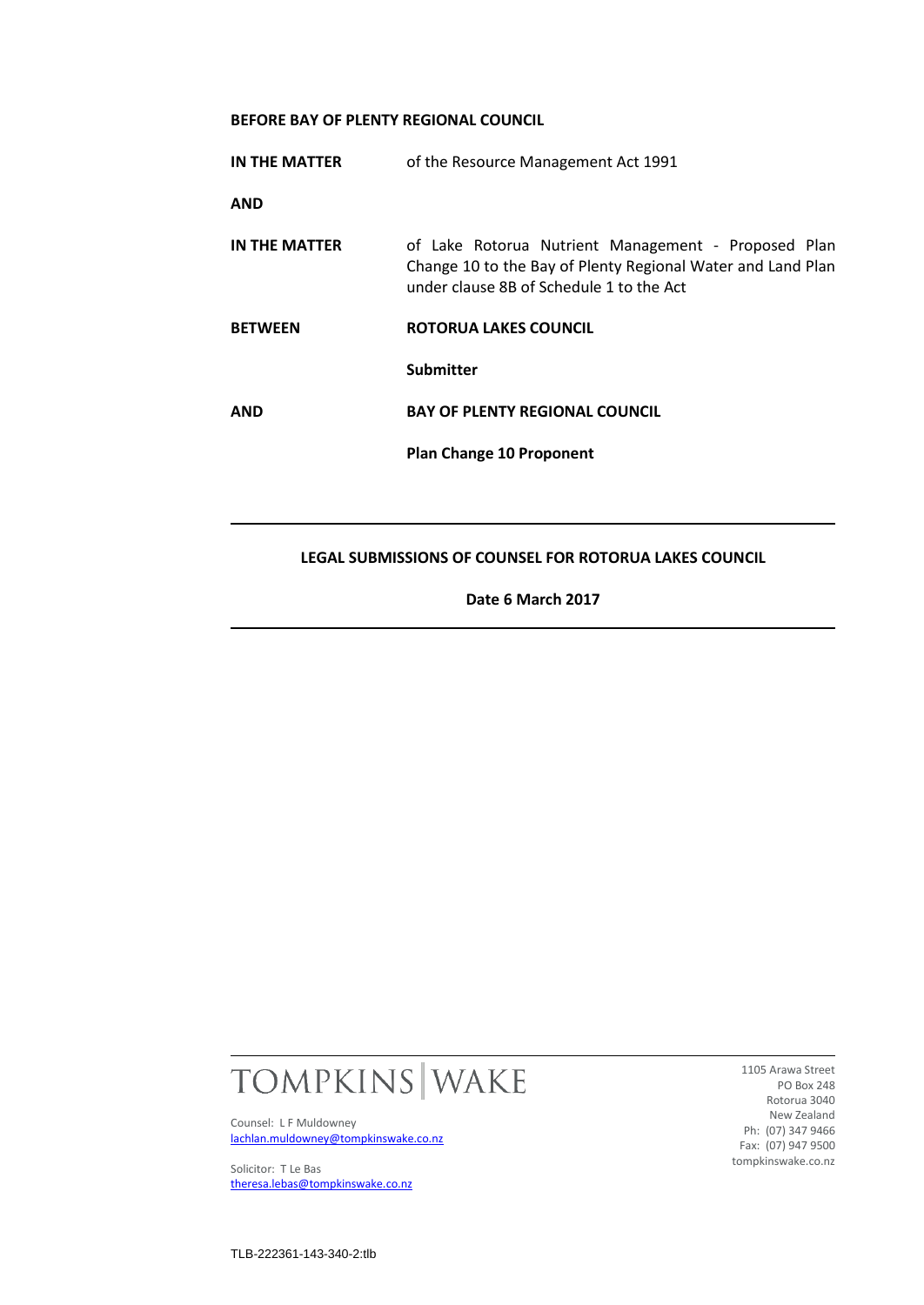### **INTRODUCTION**

- 1. Rotorua Lakes Council (RLC) supports the use of a rules-based approach by Bay of Plenty Regional Council (BOPRC) to reduce nitrogen levels in Lake Rotorua to a sustainable nitrogen load of 435 t/N/yr by 2032.
- 2. RLC's submission on Proposed Plan Change 10 (PC10) to the Operative Bay of Plenty Regional Water and Land Plan (RWLP), in essence, questions whether an incomplete assessment of the benefits and costs of economic effects can support the proposition that a grandparenting approach (with sector activity average ranges) to nitrogen allocation is the most appropriate way to achieve BOPRC's objectives to enhance water quality in Lake Rotorua.<sup>1</sup>

# **EVIDENCE TO BE CALLED**

- 3. RLC is calling evidence from four expert witnesses to explain in detail its submission on PC10:
	- (a) Mr Philip Osborne economic effects;
	- (b) Mr Simon Banks wastewater infrastructure;
	- (c) Mr James Fuller planning; and
	- (d) Mr Grant Eccles planning.
- 4. In response to the Hearing Panel's Memorandum No.5 Caucusing of Expert Witnesses / Hearing Schedule, RLC confirms that the four expert witnesses it is calling are available to caucus if directed by the Hearing Panel to do so.
- 5. The evidence of Mr Eccles concludes with RLC's recommended further amendments to PC10. It is possible that further discussion between the RLC and BOPRC, or caucusing of expert witnesses, may initiate additional amendments or refinement of RLC's proposed amendments to PC10. We will advise the Hearing Panel accordingly.

<sup>&</sup>lt;sup>1</sup> Objective 28 of the Operative Bay of Plenty Regional Policy Statement (RPS) and Objective 11 of the RWLP.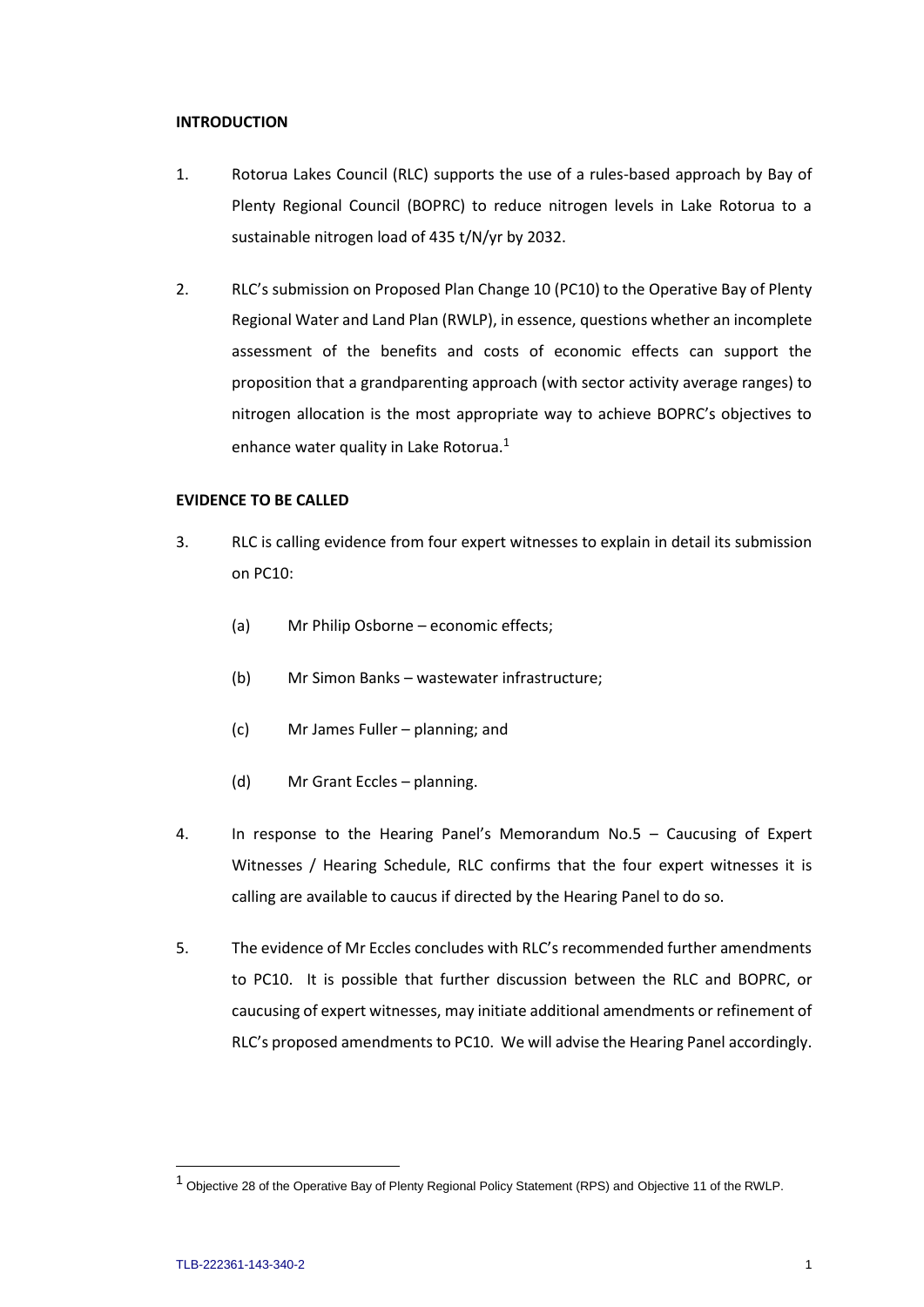### **EXECUTIVE SUMMARY**

### **Provision for urban growth**

- 6. RLC's wastewater treatment plant (WWTP) is essential infrastructure required to service the current and future urban population of Rotorua.
- 7. Compared to alternative on-site treatment, reticulation and centralised treatment of wastewater through the WWTP reduces nutrient inputs into Lake Rotorua, benefiting the health and well-being of the community and enhancing Lake water quality. Accordingly, RLC supports the inclusion of new Policies LRP P16 and LRP P17 recommended in the Section 42A Report, but also recommends the addition of new Policy LRP 18 in PC10 to recognise this point.
- 8. RLC submits that the inclusion of a new Policy LRP 18 in PC10 will, in turn, allow both BOPRC and RLC to carry out their respective and complementary statutory duties and functions to integrate land use and infrastructure in the Rotorua district.

# **Provision for future development of Maori freehold land**

- 9. Maori freehold land constitutes approximately 25% of the land within PC10's Lake Rotorua catchment. Expert evidence to be called by RLC raises significant concerns about the ability of owners of Maori freehold land to realise their future development aspirations in light of the provisions of PC10 as currently proposed.
- 10. The PC 10 amendments recommended in Appendix 2 of Mr Eccles' statement of evidence go some way to addressing this area of concern for RLC. The completion of the economic assessment, as recommended by Mr Osborne, in order to then reliably identify the appropriate approach to nitrogen allocation in the Lake catchment will also address this concern.

# **Approach to nitrogen allocation**

11. RLC respectfully submits that completion of the assessment of the actual and potential economic effects resulting from PC10, and its approach to nitrogen allocation in particular, are necessary considerations for the Hearing Panel under section 32 of the RMA.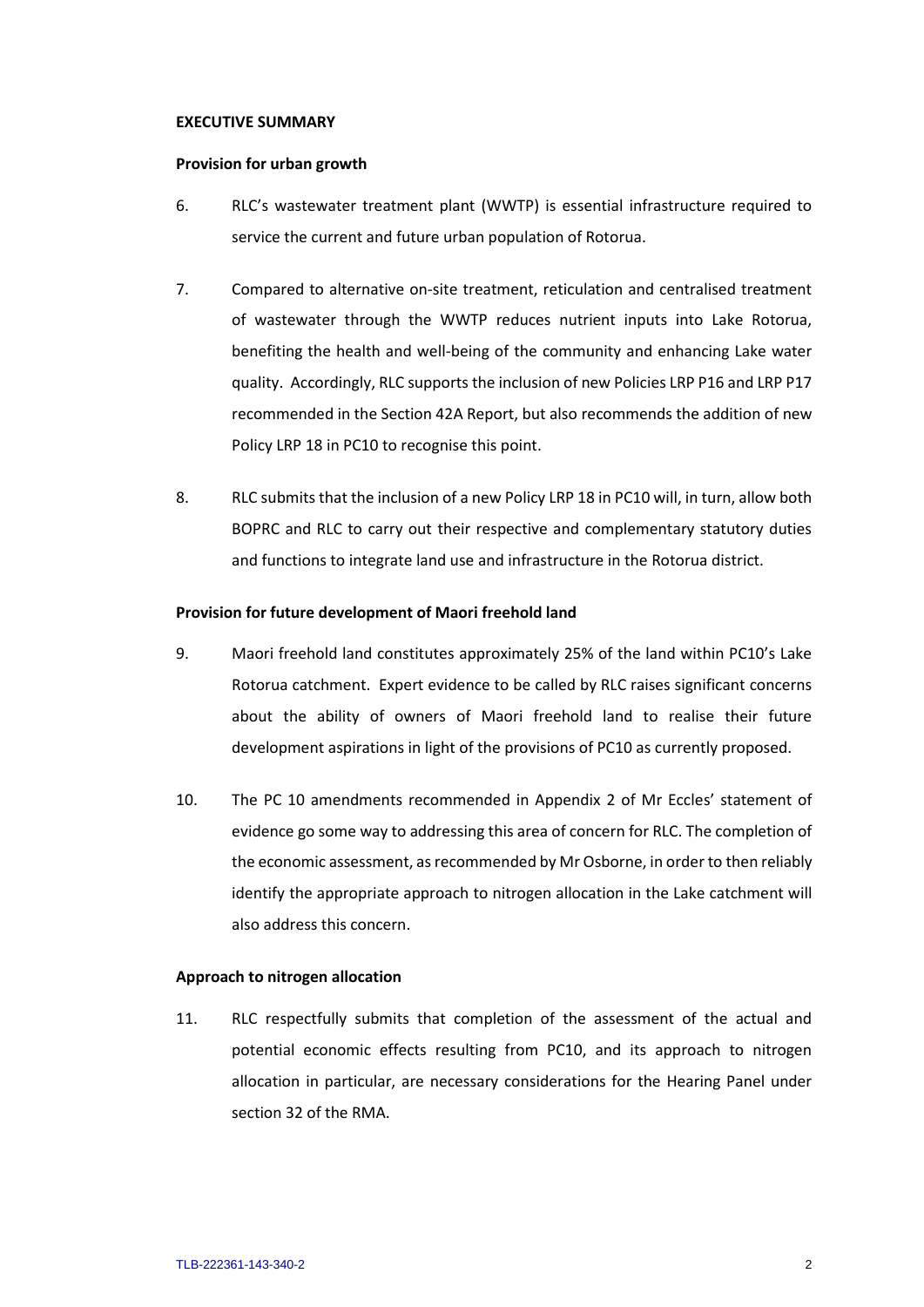12. Mr Osborne raises doubt in his statement of evidence as to whether the provisions of PC10, and in particular the rules imposing a grandparenting approach to nitrogen allocation, are the most appropriate way to achieve BOPRC's objectives for Lake Rotorua. RLC submits that Mr Osborne's expert opinion constitutes reasonably cogent evidence that should prompt further economic assessment in the section 32 evaluation for PC10 in order to identify whether the grandparenting approach (currently proposed in PC10) or the alternative natural capital approach is the most appropriate way to achieve the RPS and RWLP objectives for Lake Rotorua.

### **PROVISION FOR URBAN GROWTH**

13. RLC performs statutory duties and functions under both the Resource Management Act 1991 (RMA) and Local Government Act 2002 (LGA02) to provide for urban growth in the Rotorua district and the 'development infrastructure' (to borrow a phrase from the NPS on Urban Development Capacity 2016 (NPS UDC)) that must be integrated with that urban growth. 'Development infrastructure' is defined in the Interpretation section of the NPS UDC to mean:

> … network infrastructure for water supply, wastewater, stormwater, and land transport as defined in the Land Transport Management Act 2003, to the extent that it is controlled by local authorities.

14. Both BOPRC and RLC carry out complementary statutory duties and functions to integrate land use and development infrastructure in the Rotorua district:

# BOPRC duties and functions

- (a) The strategic integration of infrastructure with land use;<sup>2</sup>
- (b) Meet the current and future needs of communities for good quality infrastructure;<sup>3</sup>
- (c) Give effect to the NPS UDC in its RPS and RWLP;<sup>4</sup>

<sup>2</sup> Section 30(1)(gb) of the RMA.

 $3$  Section 10(1)(b) of the LGA02.

 $4$  Sections 55, 62(3) and 67(3)(a) of the RMA.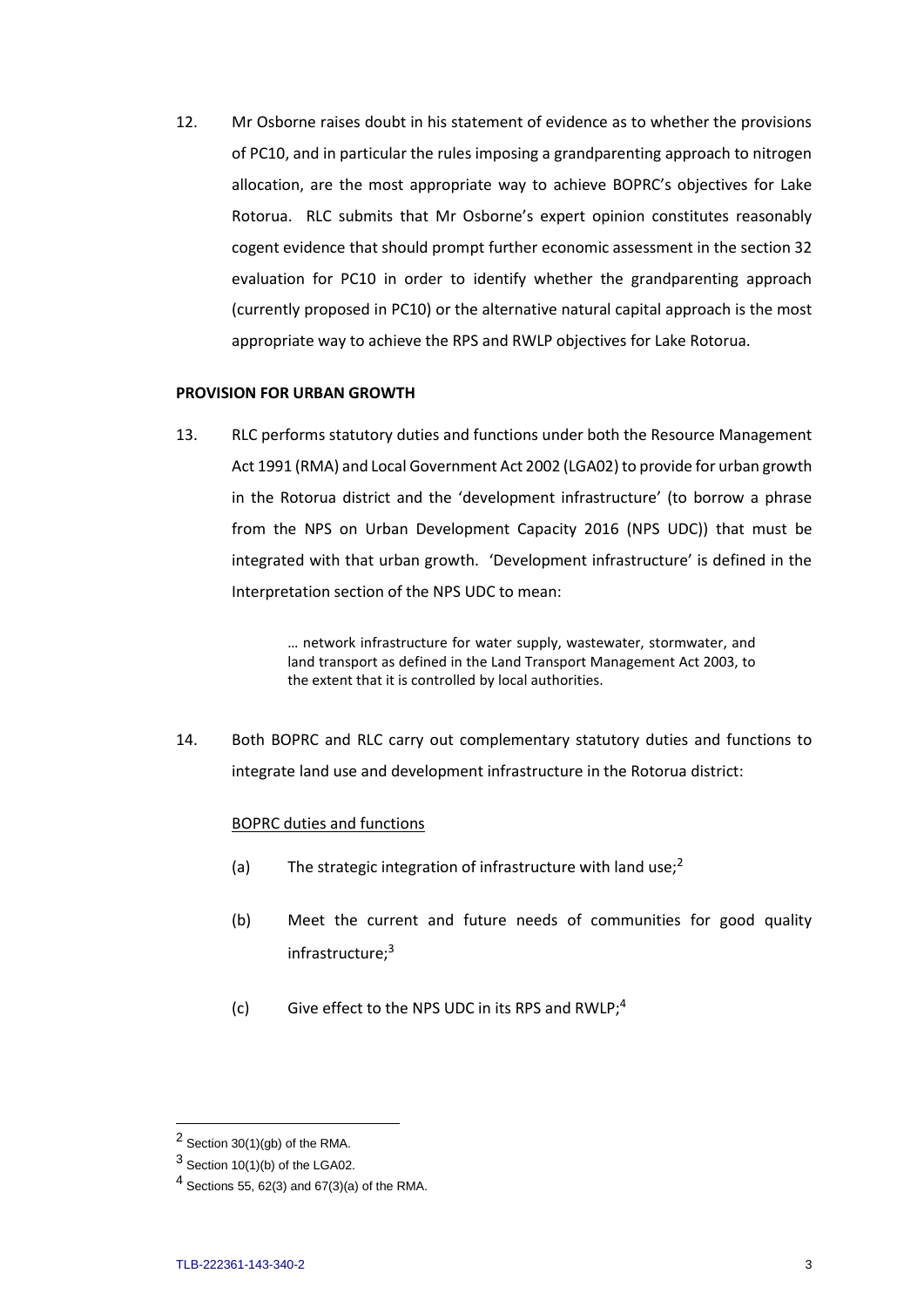- (d) Achieve integrated management of Lake Rotorua, and land and infrastructure within the Lake catchment (as relevant examples of natural and physical resources) through its RPS;<sup>5</sup> and
- (e) Use the RWLP to assist it to carry out its statutory functions.<sup>6</sup>

### RLC duties and functions

- (a) Integrated management of effects associated with the use and development of land and associated physical resources such as development infrastructure;<sup>7</sup>
- (b) Control subdivision of land in the Rotorua district;<sup>8</sup>
- (c) Meet the current and future needs of communities for good quality infrastructure;<sup>9</sup>
- (d) Give effect to the NPS UDC in its Operative District Plan (ODP);<sup>10</sup>
- (e) Give effect to the RPS<sup>11</sup> and have regard to the RWLP<sup>12</sup> in its ODP; and
- (f) Use the ODP to assist it to carry out its statutory functions.<sup>13</sup>
- 15. The evidence of Mr Banks illustrates the importance of the role that PC10 plays in making appropriate provision for RLC's WWTP as essential development infrastructure for the current and future urban population in Rotorua. While the Rotorua district does not, on the basis of current resident and visitor population statistics, fall within the NPS UDC's definition of a "high-growth urban area",<sup>14</sup> it is

<sup>5</sup> Section 59 of the RMA.

<sup>6</sup> Section 63(1) of the RMA.

 $7$  Section 31(1)(a) of the RMA.

 $8$  Section 31(2) of the RMA.

<sup>9</sup> Supra at Footnote 3.

 $10$  Sections 55 and 75(3)(a) of the RMA.

 $11$  Section 75(3)(c) of the RMA.

 $12$  Sections 74(2) and 75(4)(b) of the RMA.

<sup>13</sup> Section 72 of the RMA.

<sup>14</sup> See the Interpretation section of the NPS UDC.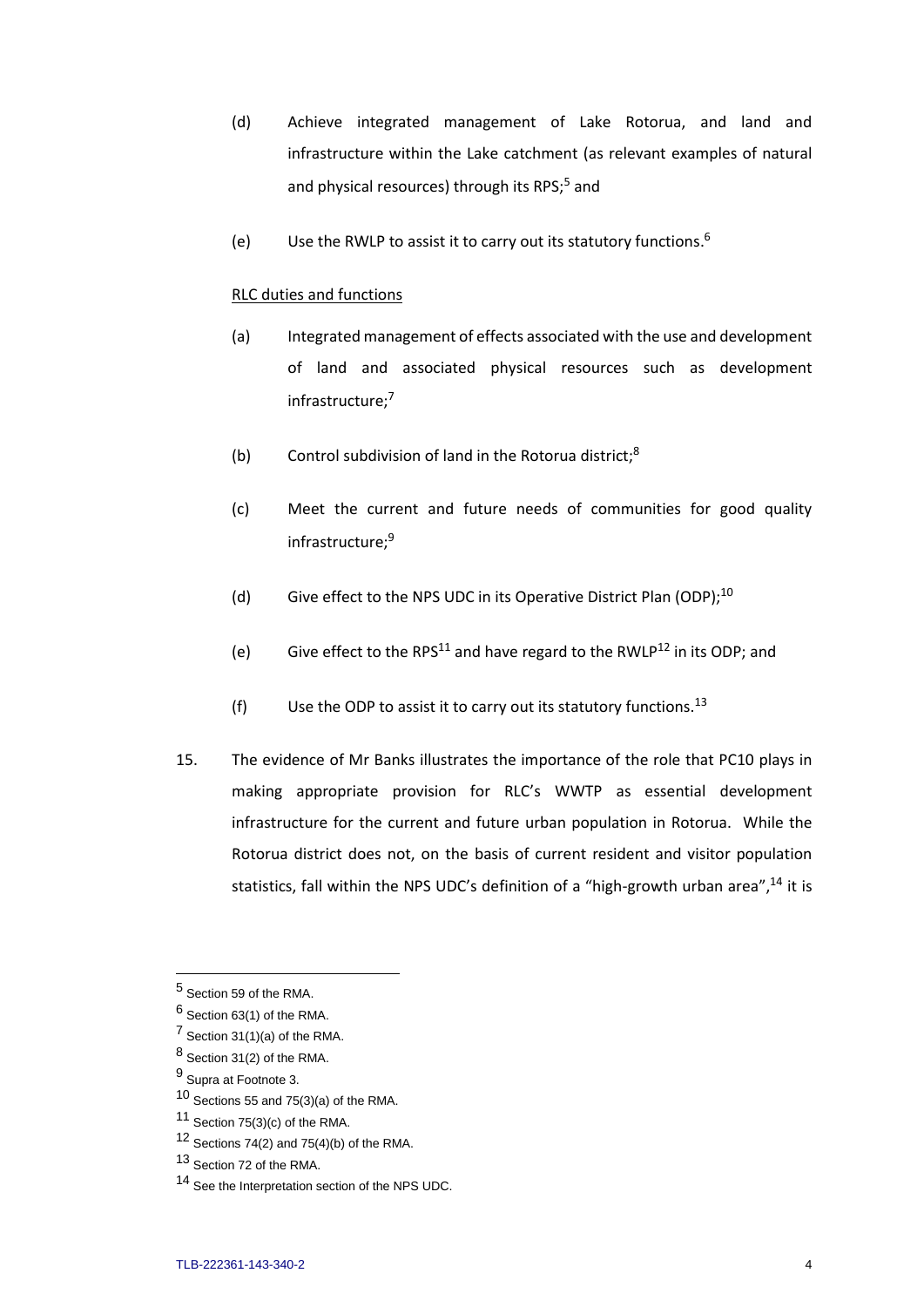nevertheless an "urban environment"<sup>15</sup> for which BOPRC and RLC are required, as the relevant "local authorities" for the Rotorua district,  $16$  to:

- (a) Integrate land use, development, development infrastructure and other infrastructure";<sup>17</sup> and
- (b) Satisfy themselves that other infrastructure required to support urban development is likely to be available.<sup>18</sup>
- 16. RLC acknowledges that it is expected, pursuant to the local authority principles in the LGA02, to actively seek to collaborate and co-operate with BOPRC to improve the effectiveness and efficiency with which it achieves its identified priorities and desired outcomes relating to population growth.<sup>19</sup> RLC has approached its participation in PC10 on this basis.
- 17. Mr Banks concludes that PC10 implies a fixed mass limit of 30t/N/yr on RLC's WWTP. The WWTP is essential infrastructure for Rotorua's urban population and, as Mr Banks notes, is unlikely to achieve PC10'simplied limit as the population grows (even after the incorporation of technology and design which represent the best practicable option).<sup>20</sup> This prediction raises significant concerns for RLC in terms of its ability to carry out the statutory duties and functions outlined above.
- 18. Mr Osborne also observes the fundamental role that the WWTP plays in Rotorua's economic growth and the community's economic wellbeing through population growth. An implied fixed mass limit on the WWTP as a result of PC10 could result in adverse economic effects but, as Mr Osborne notes, there is currently no economic assessment of this potential risk.<sup>21</sup>
- 19. RLC respectfully submits, therefore, that the amendments to PC10 recommended by Mr Banks and Mr Osborne to recognise the role that the WWTP plays in providing

<sup>15</sup> As defined in the NPS UDC.

<sup>16</sup> As defined in the NPS UDC.

<sup>17</sup> Objective OD1 of the NPS UDC.

<sup>18</sup> Policy PA2 of the NPS UDC.

 $19$  Section 14(1)(e) of the LGA02.

<sup>20</sup> SD Banks, evidence-in-chief, para 33 to 38.

<sup>21</sup> PM Osborne, evidence-in-chief, para 50 to 57.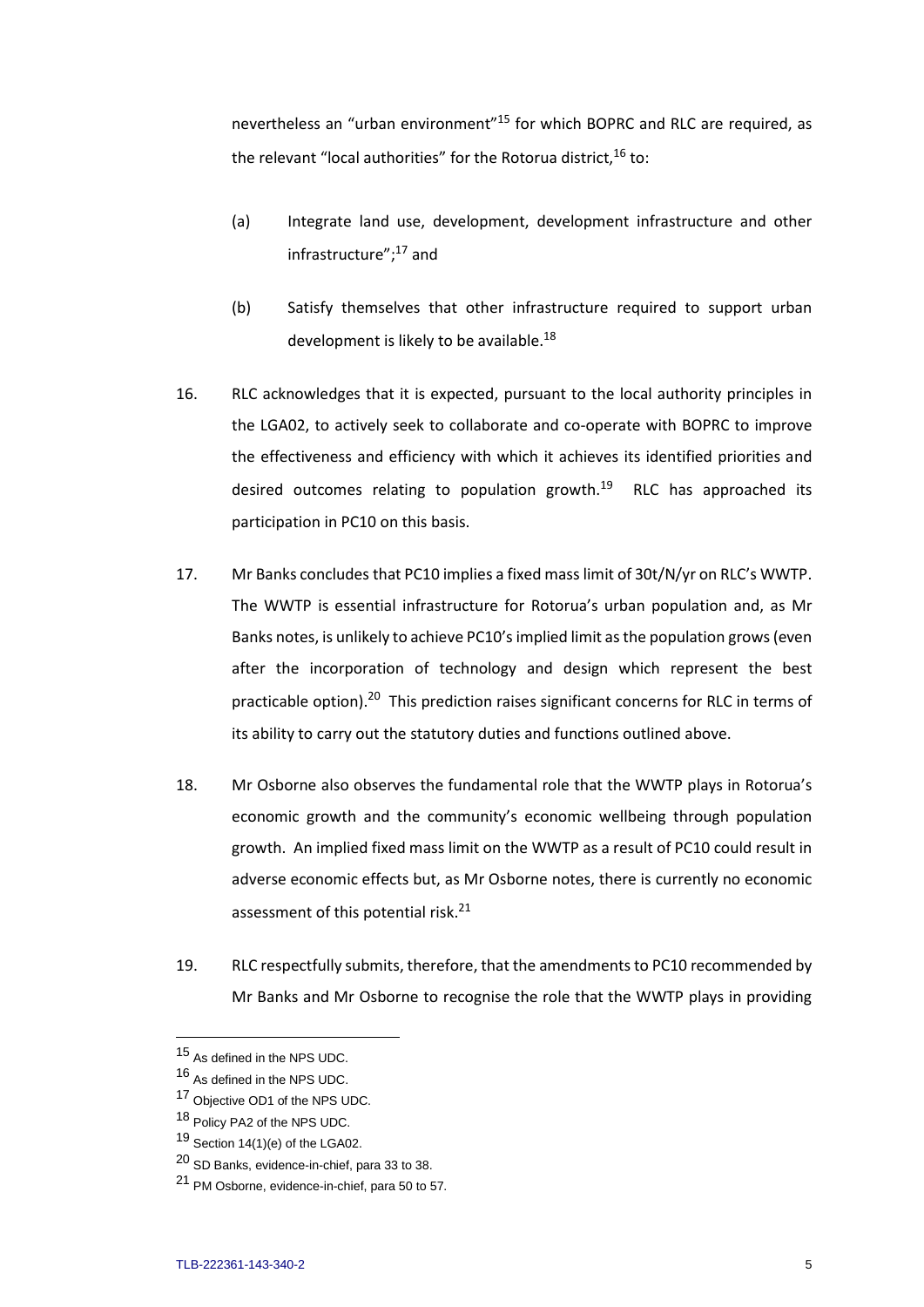for urban growth and the community's economic wellbeing, as recorded in Appendix 2 of the evidence of Mr Eccles, are adopted in the final decision made by the Hearing Panel on PC10.

- 20. Mr Eccles observes that new Policies LR P16 and LR P17, as recommended in the Section 42A Report, go some way to addressing RLC's concerns but do not expressly acknowledge the environmental benefits that the WWTP provides through the reticulation of existing urban communities and the future opportunity to reticulate rural areas and lakeside communities such as Lake Tarawera.<sup>22</sup> Compared to alternative on-site treatment, reticulation and centralised treatment of wastewater through the WWTP reduces nutrient inputs into Lake Rotorua benefiting the health and well-being of the community and enhancing the Lake's water quality. Mr Eccles therefore recommends a small group of important amendments to PC10, including a new Policy LR P18, to clearly articulate this point. This additional policy provides appropriate recognition of the significant role this core infrastructure plays in delivering community wellbeing.
- 21. It is respectfully submitted that RLC's proposed amendments to PC10 will allow RLC, as well as BOPRC, to carry out their respective statutory duties and functions relating to the integration of land use and development infrastructure for Rotorua's current and future urban population.<sup>23</sup>

### **PROVISION FOR FUTURE DEVELOPMENT OF MAORI FREEHOLD LAND**

22. RLC, as already noted above, carries out statutory duties and functions to integrate land use, development and infrastructure for the entire Rotorua community, including Tāngata Whenua. The significance of Te Arawa as Tāngata Whenau of the Rotorua district has been recognised, most recently, in the Manatu Whakaaetanga Partnership Agreement (PA) entered into by Te Arawa and RLC on 18 December 2015. The background to the establishment of the PA illustrates the importance of the partnership between Te Arawa and RLC:

2.3 Te Hanga o Te Waka Hourua (Establishment of the Partnership)

<sup>22</sup> GR Eccles, evidence in chief, para 26 to 32.

<sup>23</sup> PM Osborne, evidence-in-chief, para 7 and 8.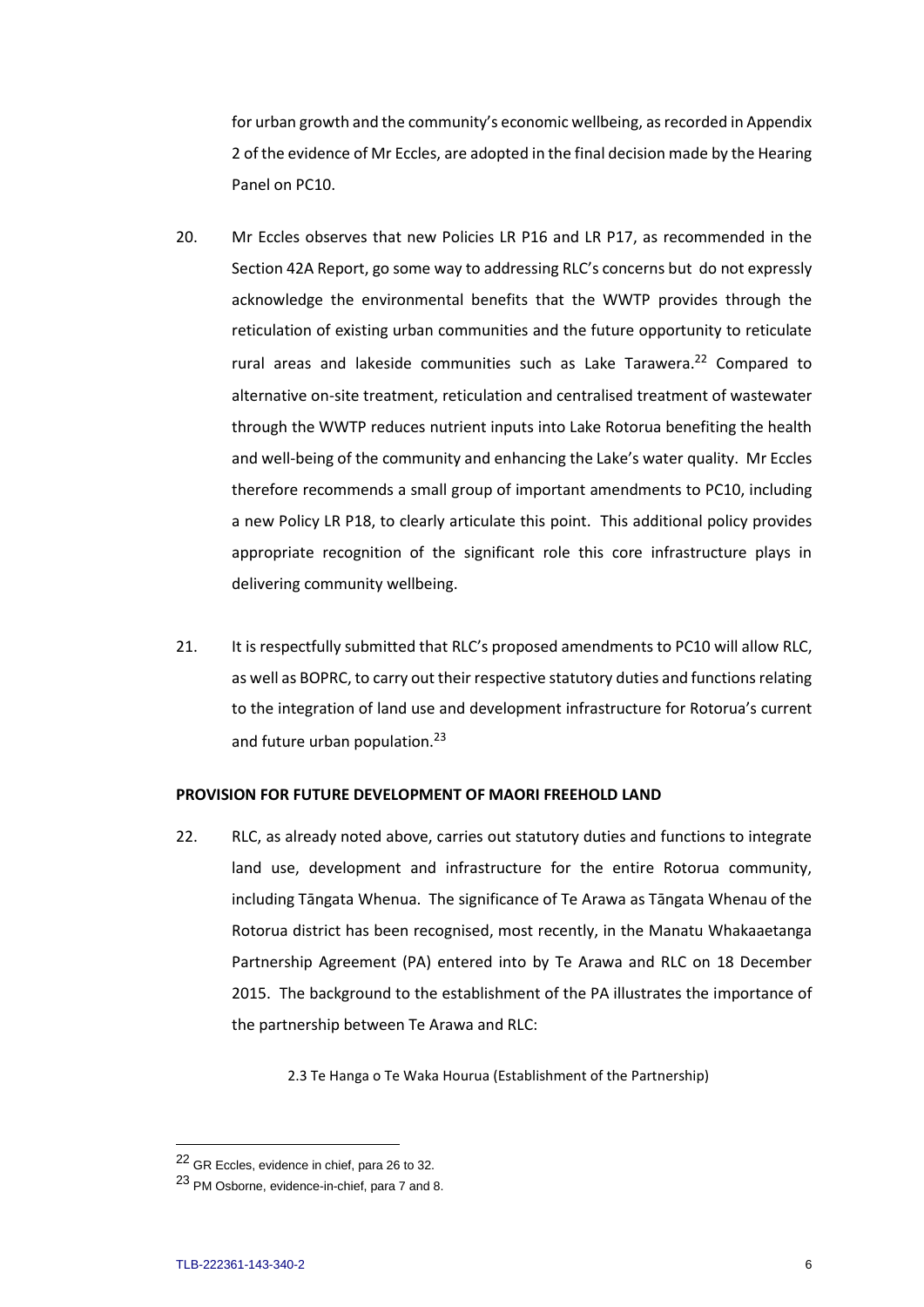Te Arawa iwi and hapu are Tāngata Whenua of Rotorua district having been the first inhabitants of the lands here several hundred years ago. As such Te Arawa have a deep connection and commitment to the environment, economy, people and communities of the district. To this end Te Arawa have been consistent in their desire, as maanawhenua, to be more involved in the planning and decision making of Rotorua Lakes Council and believe a stronger partnership could achieve this.

Council has statutory and legal obligations to improve communication, consultation and its relationship with Tāngata Whenua and Māori, to recognise the Treaty of Waitangi and to facilitate participation by Māori in council decision-making processes…

- 23. Mr Osborne's evidence notes the absence of any economic assessment of the appropriateness of the PC10 provisions to achieve the RPS and RWLP objectives in the context of underdeveloped land, and underdeveloped Māori freehold land in particular.<sup>24</sup> Noting that Māori freehold land constitutes 25% of the land within PC10's Lake Rotorua catchment.<sup>25</sup> Mr Osborne suggests that the completion of a comprehensive economic assessment for PC10 represents an opportunity to rectify some of the inequity imposed on the owners of underdeveloped land by the imposition, through Rule 11 of the RWLP, of a nitrogen discharge baseline set in the 2001 to 2004 period.
- 24. Mr Eccles also notes that PC10's approach to nitrogen management places restrictions on land only recently returned to iwi through settlements negotiated with the Crown under the Treaty of Waitangi Act 1975. RLC observes that the development aspirations of iwi do not appear to have been adequately represented or taken into account in stakeholder consultation to date.<sup>26</sup>
- 25. RLC's obligations to Te Arawa under the PA reinforce the statutory duties and functions it carries out under the RMA and LGA to enable the people and community of Rotorua to provide for their social, economic and cultural wellbeing. The PC10 amendments recommended in Appendix 2 of the evidence of Mr Eccles do, in part, reflect RLC's obligations under the PA. However, there may be further amendments that are presented during the hearing by other submitters that RLC may wish to support in light of its commitments under the PA. Again, we will advise the Hearing Panel accordingly if this does occur.

<sup>24</sup> PM Osborne, evidence-in-chief, para 43 to 46.

<sup>25</sup> PM Osborne, evidence-in-chief, para 43.

<sup>26</sup> GR Eccles, evidence-in-chief, para 17.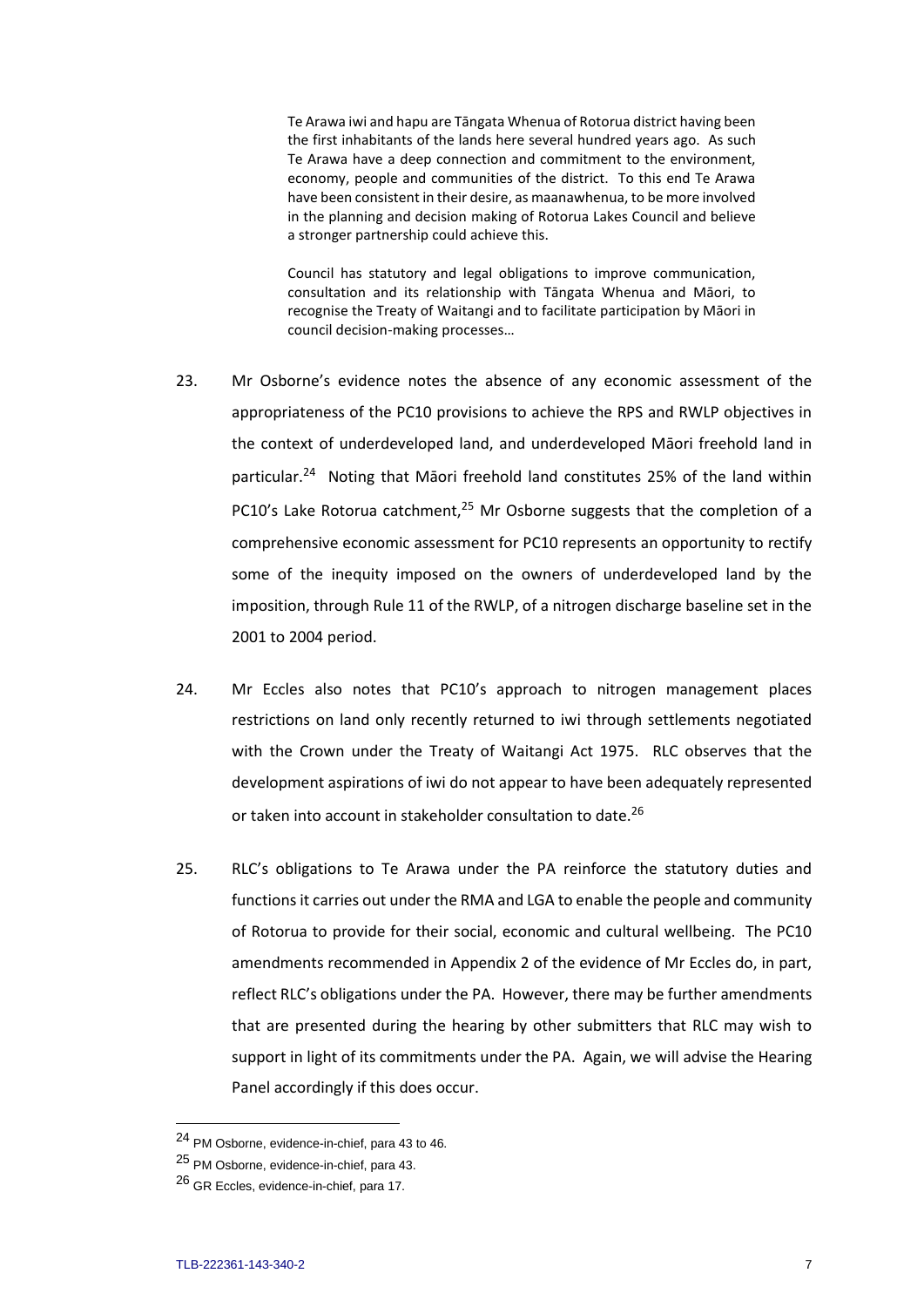#### **APPROACH TO NITROGEN ALLOCATION**

- 26. RLC acknowledges the requirements of the RMA that apply to the Hearing Panel's consideration of PC10. These requirements, as far as they are relevant to PC10, are summarised in **Appendix 1** of these Legal Submissions. Appendix 1 is, in essence, an update of lists developed by the Environment Court through the *Long Bay* line of cases.<sup>27</sup>
- 27. PC10 is subject to the evaluation and assessment requirements imposed by section 32 of the RMA. In particular, section  $32(2)(a)(i)$  of the Act requires an assessment of the benefits and costs of economic effects, amongst other effects, anticipated from the implementation of PC10's provisions as a component of the overall evaluation of whether those provisions are the most appropriate to achieve BOPRC's objectives. Section 32 of the RMA is recorded in **Appendix 2** of these Legal Submissions. This constraint logically aligns with the direction to BOPRC under section 68(3) of the RMA that it must have regard to the actual or potential effect on the environment of activities, particularly any adverse effect, when making rules.
- 28. Mr Osborne concludes in his evidence that PC10's grandparenting approach to nitrogen allocation does not enable Rotorua's people and community to provide for their social and economic wellbeing.<sup>28</sup> Mr Osborne reaches this conclusion on the basis of the absence of adequate assessment, in his opinion, of the level of potential economic costs associated with PC10's approach to nitrogen allocation, and in particular the potential for retention of economically inefficient land uses to occur as a result of the grandparenting approach.<sup>29</sup>
- 29. The grandparenting approach to nitrogen allocation is based on historical farm activity and consequent nitrogen discharges. In the case of PC10, the grandparenting approach utilises a 2001-2004 benchmarking period of land use activity and nitrogen levels in order to set nitrogen allocation rights. In comparison, the natural capital approach utilises the biophysical potential of the natural capital of the soil. It sets allocation rights taking into account a potential animal stocking rate that can be

<sup>27</sup> *Long Bay – Okura Great Park Society Incorporated v North Shore City Council* A78/08, *High Country Rosehip Orchards Ltd v Mackenzie District Council* [2011] NZEnvC 387 and *Colonial Vineyard Limited v Marlborough District Council* [2014] NZEnvC 55.

<sup>28</sup> PM Osborne, evidence-in-chief, para 43 to 46.

<sup>29</sup> PM Osborne, evidence-in-chief, para 34 and 35.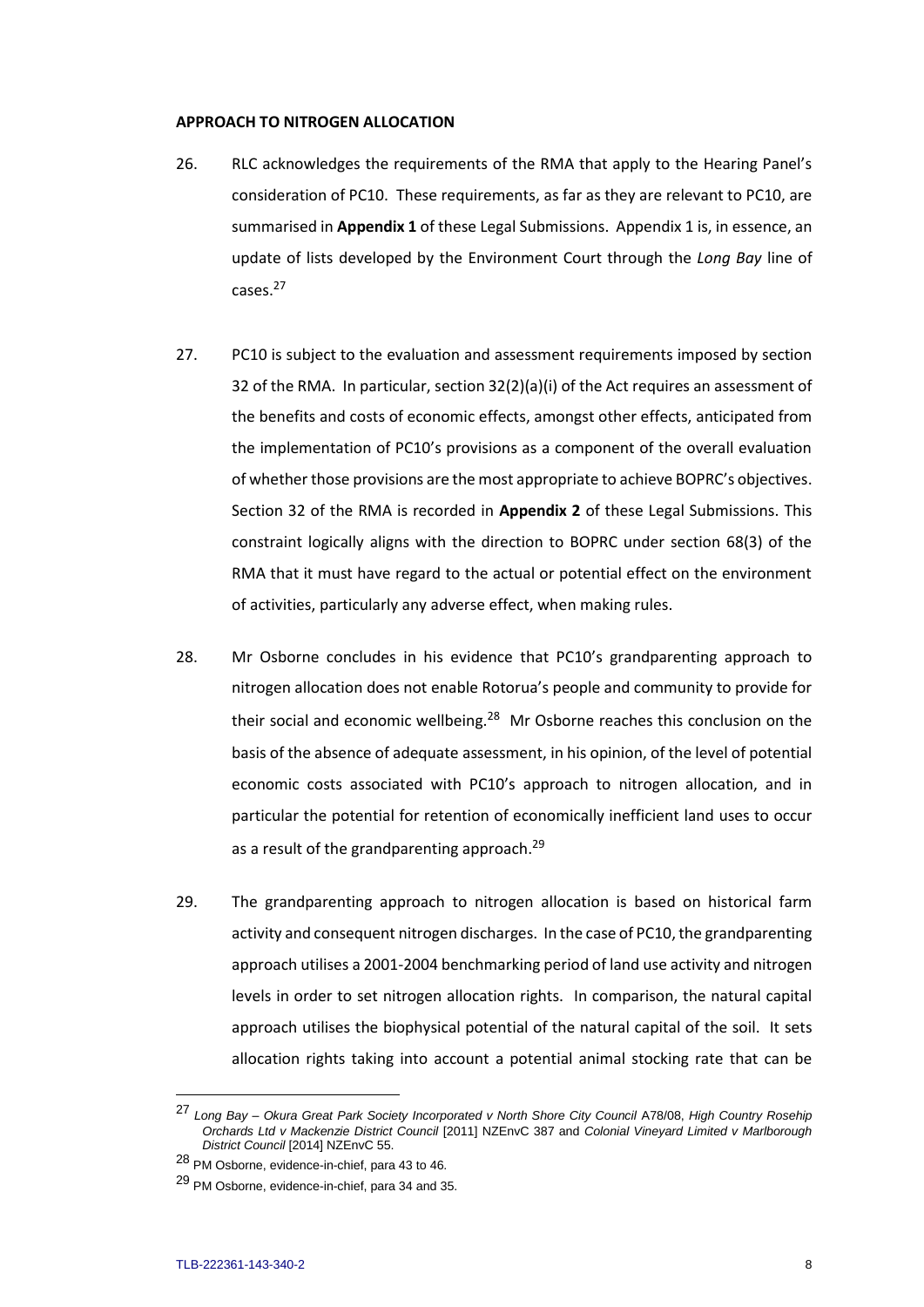sustained by a legume-based pasture fixing nitrogen biologically, under optimum management and before the introduction of additional technologies.

- 30. Mr Osborne notes in his evidence<sup>30</sup> that a key benefit of the grandparenting approach is its recognition of current investment in rural activities. The result of the approach is a more likely retention of current land use activities and a lower transition cost for those activities due to the value of their nitrogen rights. However the benefits of the natural capital approach, in Mr Osborne's opinion, include rewarding land use activities that have low nitrogen discharges and high productivity values, rectifying historical inefficiencies and promoting more sustainable management of the land resource in the long term.
- 31. Assessment of the actual and potential economic effects resulting from PC10, and its approach to nitrogen allocation in particular, are critical considerations under section 32 of the RMA as the Court has previously noted in plan change processes such as Variation 6 to the then Proposed Waikato Regional Plan:

[177] There has been considerable debate about the extent of the relevance of economic evidence under the Act. Economic evidence can cover a wide spectrum. It can address macro and micro economic considerations. It can address international, national, regional and local economic considerations. It can provide an in-depth cost/benefit analysis as to the use of alternative sites or methods, or as to doing or not doing something. These examples are by no means exhaustive.

[178] Clearly, the Act is concerned with economic effects. The term "*environment*" is defined in Section 2 of the Act as including:

environment includes-

(a) ecosystems and their constituent parts, including people and communities; and

- (b) all natural and physical resources; and
- (c) amenity values; and

(d) the social, *economic*, aesthetic, and cultural conditions which affect the matters stated in paragraphs (a) to (c) of this definition or which are affected by those matters

*[highlighting in italics added]*

[179] It follows from this definition that the social, economic, aesthetic, and cultural conditions which affect people and communities are relevant for

<sup>30</sup> PM Osborne, evidence-in-chief, para 30 to 48.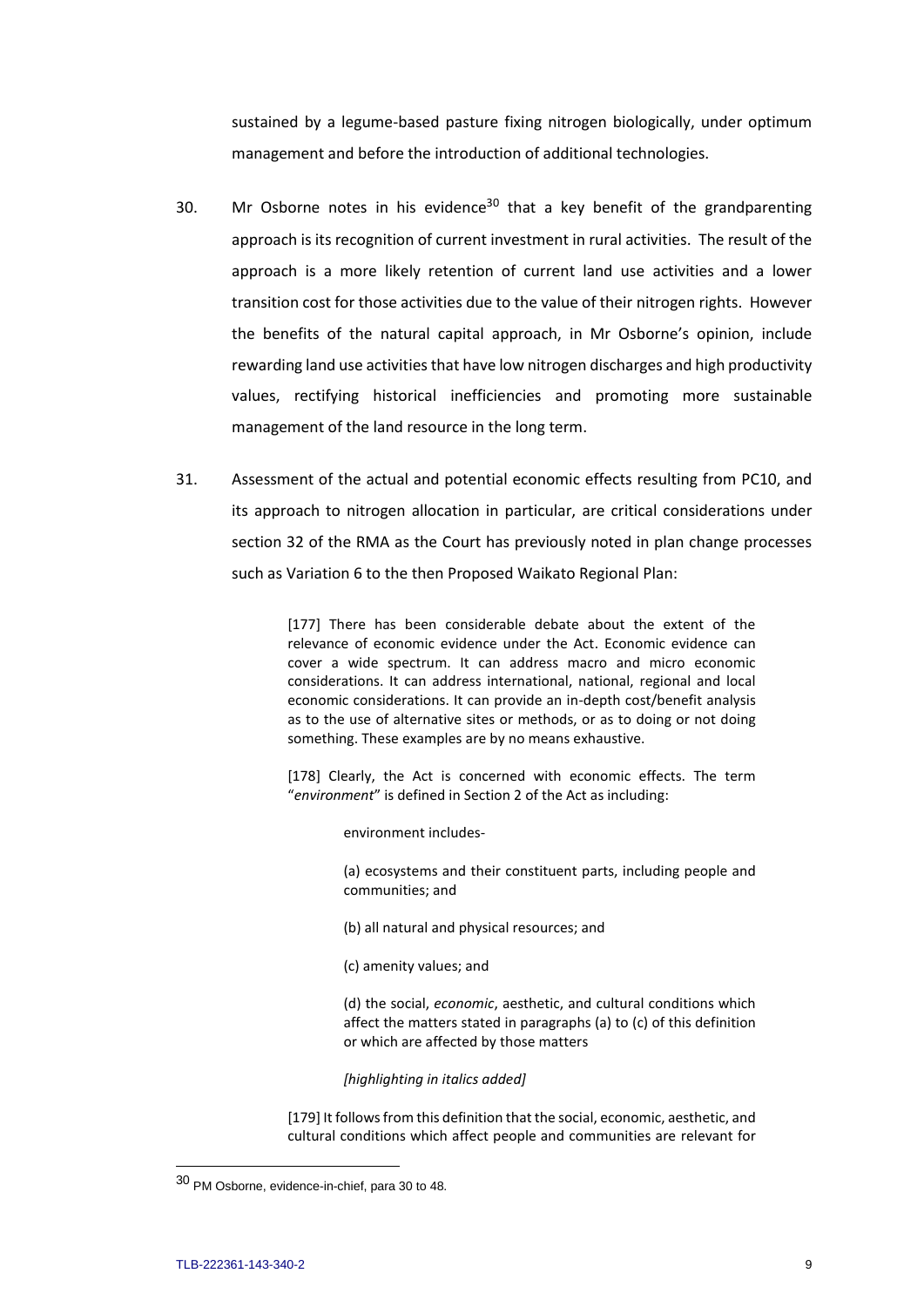the purposes of Section 5(2)(c) and Section 104(1)(a) of the Act. In addition, Section 5(2) of the Act refers to the management of:

> (2) …resources in a way… which enables people and communities to provide for their social, *economic*, and cultural well-being and for their health and safety…

while meeting the three constraints set out in (a), (b) and (c).

[180] **Economic considerations are also relevant to some of the statutory directions set out in the Act and, with respect to policy statements and plans, in the First Schedule.** For example, the efficient use of natural and physical resources has an economic component. **Economic efficiency may in appropriate cases be a factor in Sections** 29, **32**, and 108 of the Act.

[181] Thus, there can be no doubt that the Act includes economic considerations. But the manner in which such considerations are to be taken into account are sometimes complex and depends on the nature of each individual case. **Economics is just one of the various threads discernible in the Act which contributes to the attainment of a sustainable management.**<sup>31</sup>

[Our emphasis added.]

32. Mr Osborne's economic evidence raises doubt as to whether the provisions of PC10, and in particular the rules imposing a grandparenting approach to nitrogen allocation, are the most appropriate way to achieve the objectives of the RPS and RWLP given the evaluation undertaken by BOPRC has not adequately identified and assessed the benefits and costs of the anticipated economic effects under section 32(2)(a) of the RMA. Caselaw, albeit applying section 32 as it was before the commencement of the Resource Management Amendment Act 2013, has confirmed that "most appropriate" requires a comparison of options and, if supported by cogent evidence, should prompt further comparison of possible options:

> [63] … The phrase "most appropriate" introduces (implicitly) comparison with other reasonably possible policies or methods...

> [64] … 'most appropriate' in section 32 suggests a choice between at least two options (or, grammatically, three). In other words, **comparison with something does appear to be mandatory.** The rational choices appear to be the current activity on the land and/or whatever the district plan permits. So we respectfully agree with Dobson J when he stated that consideration of yet other means is not compulsory under the RMA. We would qualify this by suggesting that **if the other means were raised by reasonably cogent evidence, fairness suggests the council or, on appeal, the court should look at the further possibilities.**<sup>32</sup>

<sup>31</sup> *Carter Holt Harvey Limited v Waikato Regional Council* [2011] NZEnvC 380.

<sup>32</sup> *Colonial Vineyard Limited v Marlborough District Council* [2014] NZEnvC 55.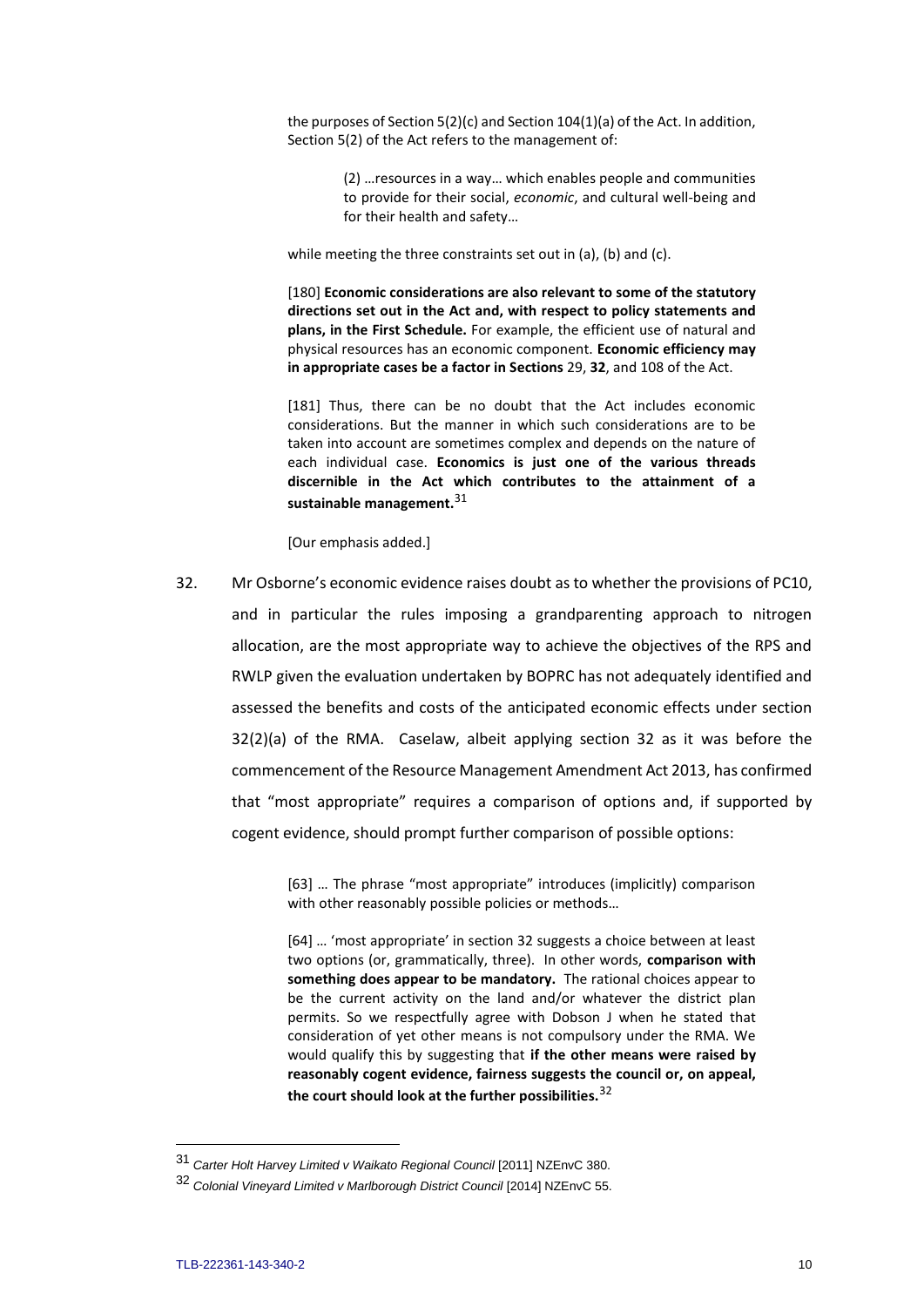[Our emphasis added.]

33. RLC respectfully submits that Mr Osborne presents 'reasonably cogent evidence' raising doubt that PC10's nitrogen allocation approach is the most appropriate way to achieve the RPS and RWLP objectives, particularly having regard to what Mr Osborne describes as a lack of comprehensive economic cost and benefit analysis. This identified shortcoming in the section 32 evaluation should, in RLC's submission, support a consideration of further options, such as the natural capital approach, by the Hearing Panel. RLC acknowledges that such further consideration by the Hearing Panel may require further economic assessment to be undertaken in order to address the inadequacies in the current economic assessment identified by Mr Osborne. As noted at the outset of these Legal Submissions, the expert witnesses to be called by RLC are available to caucus in order to assist on this matter if so directed.

#### **CONCLUSIONS**

34. RLC performs statutory duties and functions under the RMA and LGA02 to provide for urban growth in the Rotorua district and the infrastructure that must service and integrate with that urban growth. Appendix 2 of Mr Eccles' evidence records recommended further amendments to PC10 that RLC considers are necessary in order to assist it to carry out its statutory duties and functions and, in particular, to promote sustainable management of both natural and physical resources in the Lake Rotorua catchment.

\_\_\_\_\_\_\_\_\_\_\_\_\_\_\_\_\_\_\_\_\_\_\_\_\_\_\_\_ L Muldowney / T Le Bas Counsel for Rotorua Lakes Council

6 March 2017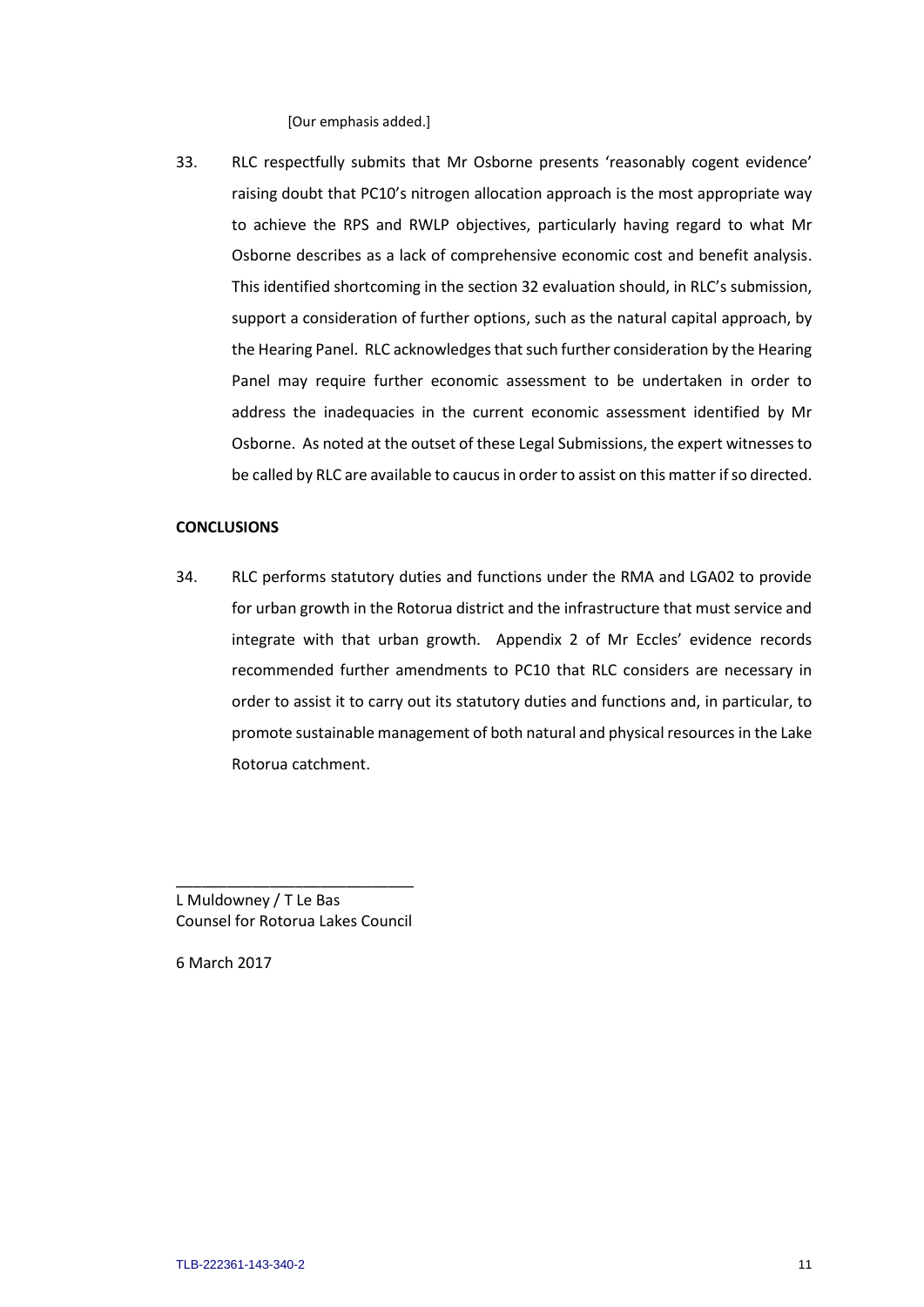### **APPENDIX 1**

### **A. GENERAL REQUIREMENTS**

- 1. A regional plan change should be designed to accord with and assist the regional council to carry out - its functions so as to achieve the purpose of the Act.<sup>33</sup>
- 2. The regional plan change must also be prepared in accordance with any regulation and any direction given by the Minister for the Environment.<sup>34</sup>
- 3. When preparing the regional plan change the regional council must give effect to any national policy statement.<sup>35</sup>
- 4. When preparing its regional plan change the regional council must give effect to any operative regional policy statement.<sup>36</sup>
- 5. When preparing its regional plan change the regional council shall have regard to any proposed regional policy statement.<sup>37</sup>
- 6. A regional plan change must not be inconsistent with any water conservation order or any other regional plan for the region.<sup>38</sup>
- 7. When preparing a regional plan change the regional council shall also have regard to any:
	- (a) Management plans and strategies prepared under other Acts;
	- (b) Relevant entries on the New Zealand Heritage List / Rārangi Kōrero required by the Heritage New Zealand Pouhere Taonga Act 2014;
	- (c) Regulations relating to ensuring sustainability, or the conservation, management, or sustainability of fisheries resources (including regulations

<sup>33</sup> Section 63(1) of the RMA.

<sup>34</sup> Section 65(1A) of the RMA.

 $35$  Section 67(3)(a) of the RMA.

<sup>36</sup> Section 67(3)(c) of the RMA.

<sup>37</sup> Section 66(2)(a) of the RMA.

<sup>38</sup> Section 67(4) of the RMA.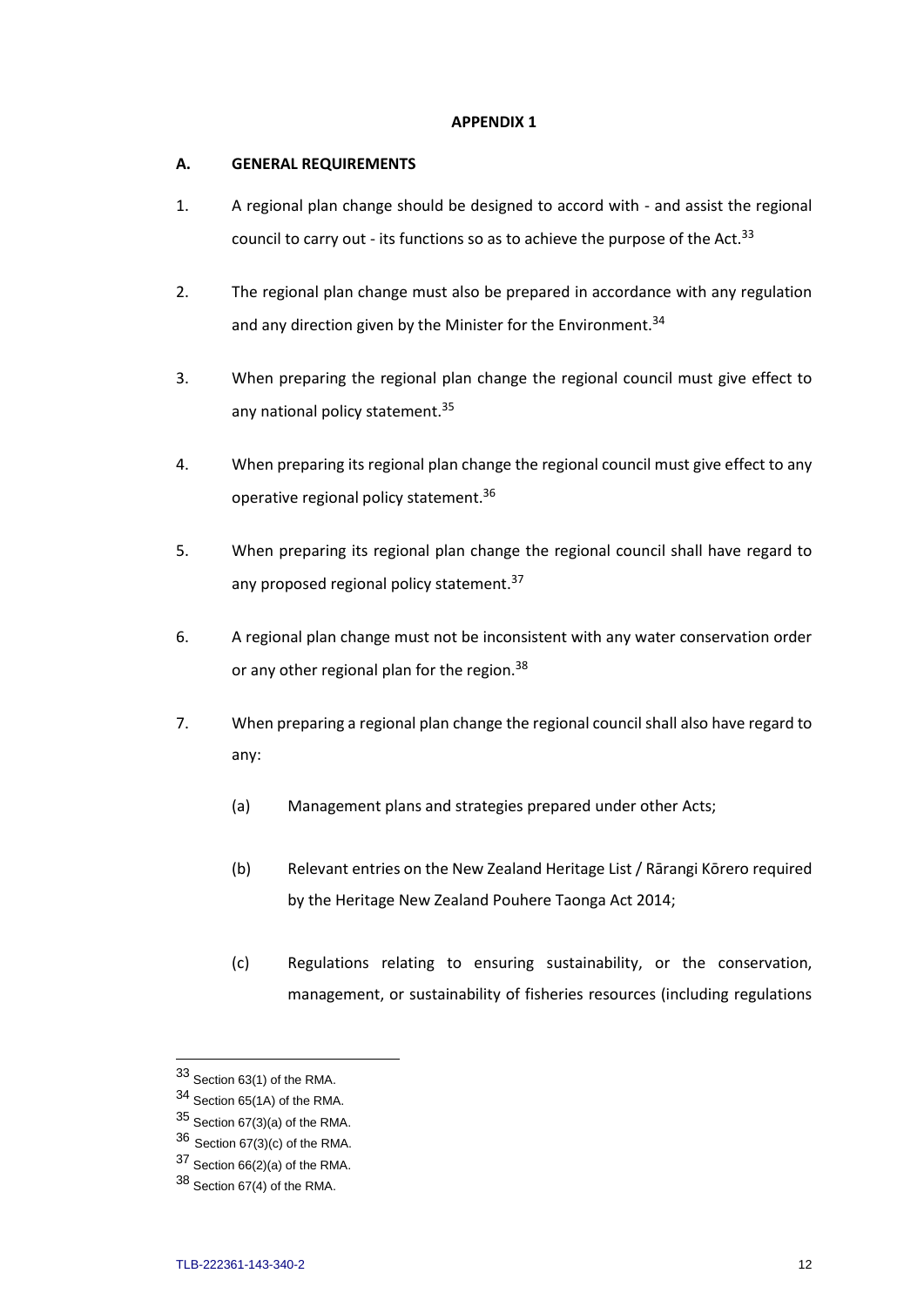or bylaws relating to taiapure, mahinga mataitai, or other non-commercial Maori customary fishing;

to the extent that their content has appearing on resource management issues of the region;

- (d) The extent to which the regional plan needs to be consistent with the regional policy statements and plans, or proposed regional policy statements and proposed plans, of adjacent regional councils.<sup>39</sup>
- 8. When preparing a regional plan change the regional council must deal with any relevant planning document recognised by an iwi authority, if they are lodged with the council, in the manner specified and to the extent that their content has a bearing on the resource management issues of the region.<sup>40</sup>
- 9. When preparing a regional plan change the regional council must not have regard to trade competition or the effects of trade competition.<sup>41</sup>
- 10. A regional plan must state the objectives for the region, policies to implement those objectives and the rules to implement the policies.<sup>42</sup>

# **B. OBJECTIVES [THE SECTION 32 TEST FOR OBJECTIVES]**

11. The proposed objectives, if any, in a regional plan change are to be evaluated by the extent to which it is the most appropriate way to achieve the purpose of the Act. $43$ (It is noted that PC10 does not propose to introduce any new objectives to the RWLP).

# **C. POLICIES AND METHODS (INCLUDING RULES) [THE SECTION 32 TEST FOR POLICIES AND RULES]**

12. Policies are to implement the objectives, and the rules are to implement the policies.<sup>44</sup>

<sup>39</sup> Section 66(2) of the RMA.

<sup>40</sup> Section 66(2A)(a) of the RMA.

<sup>41</sup> Section 66(3) of the RMA.

<sup>42</sup> Section 67(1) of the RMA.

 $43$  Section 32(1)(a) of the RMA.

<sup>44</sup> Section 67(1) of the RMA.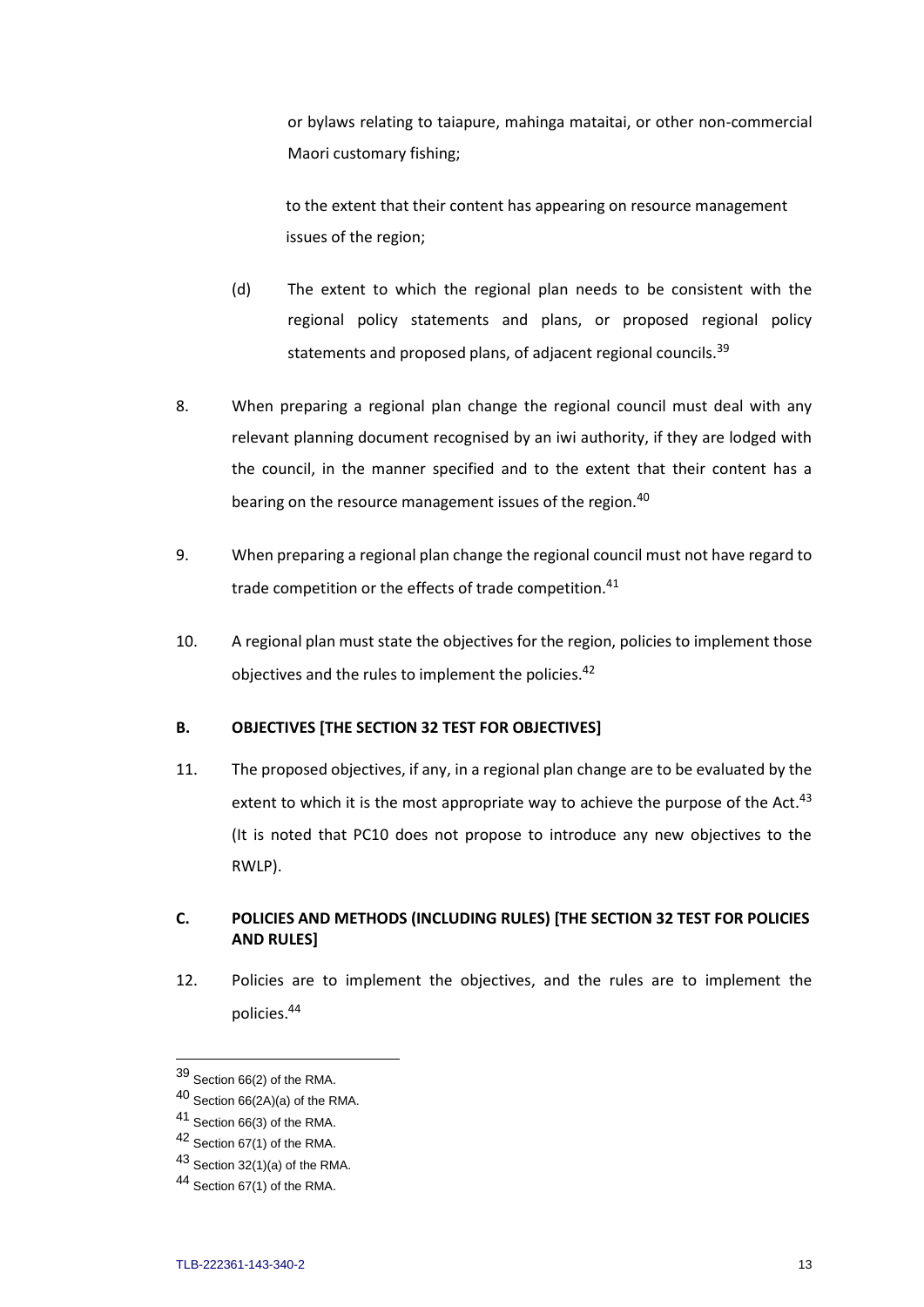- 13. The policies, rules and other methods (collectively now referred to as the 'provisions' in section 32(6)) that implement, or give effect to the relevant objectives, are to be examined as to whether they are the most appropriate way to achieve the objectives. The examination is to be undertaken by:
	- (a) Identifying other reasonably practicable options for achieving the objectives;<sup>45</sup> and
	- (b) Assessing the efficiency and effectiveness of the provisions in achieving the objectives,<sup>46</sup> which in turn, requires:
		- (i) Identifying and assessing the benefits and costs of the environmental, economic, social, and cultural effects anticipated from the implementation of the provisions, $47$  including the opportunities for –
			- economic growth that is anticipated to be provided or reduced;<sup>48</sup>
			- employment that is anticipated to be provided or reduced:<sup>49</sup>
		- (ii) if practicable, quantifying these benefits and costs; $50$
		- (iii) assessing the risk of acting or not acting if there is uncertain or insufficient information about the subject matter of the provisions;<sup>51</sup>
	- (c) summarising the reasons for deciding on the provisions;<sup>52</sup> and

 $48$  Section 32(2)(a)(i) of the RMA.

 $50$  Section 32(2)(b) of the RMA.

 $45$  Section 32(1)(b)(i) of the RMA.

 $46$  Section 32(1)(b)(ii) of the RMA.

<sup>47</sup> Section 32(2)(a) of the RMA.

 $49$  Section 32(2)(a)(ii) of the RMA.

 $51$  Section 32(2)(c) of the RMA.

<sup>52</sup> Section 32(1)(b)(iii) of the RMA.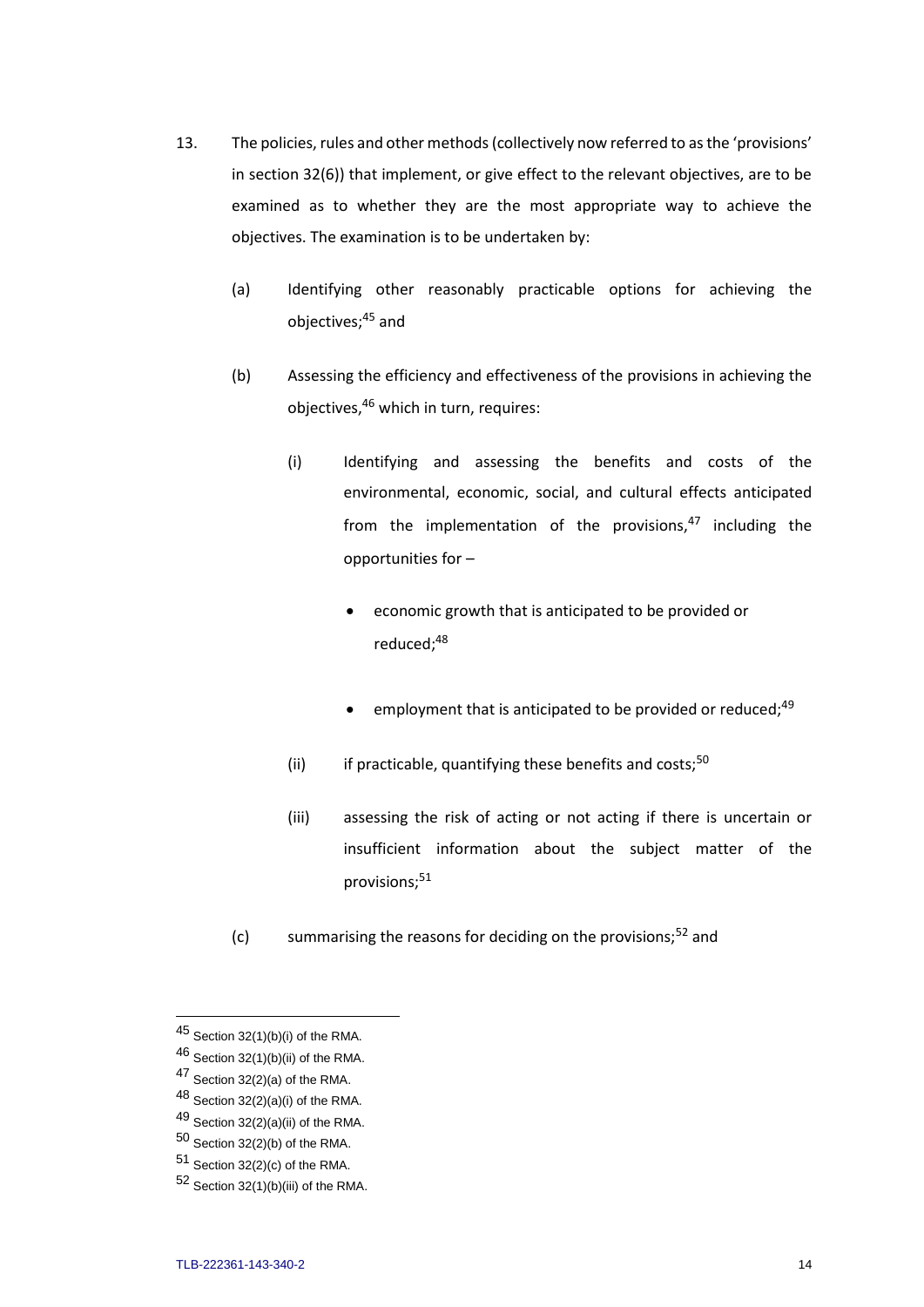- (d) Containing a level of detail that corresponds to the scale and significance of the environmental, economic, social, and cultural effects that are anticipated from the implementation of the proposed regional plan change; $53$  and
- (e) If a national environmental standard applied and a proposed rule imposes a greater prohibition or restriction on an activity than that standard, then the evaluation must examine whether the prohibition or restriction is justified.<sup>54</sup>

# **D. RULES**

- 14. In making a rule the regional council shall have regard to the actual or potential effect on the environment of activities, including any adverse effect.<sup>55</sup>
- 15. Rules have the force and effect of regulations.<sup>56</sup>
- 16. A regional plan rule may:
	- (a) Apply throughout the region or part of the region;
	- (b) Make different provision for parts of the region or different classes of effects;
	- (c) Apply all the time or for stated periods or seasons;
	- (d) Be specific or general in application; and
	- (e) Require a resource consent to be obtained for an activity causing or likely to cause an adverse effect not otherwise covered by a regional plan.<sup>57</sup>
- 17. A regional plan rule relating to minimum standards of water quality may state:

 $53$  Section 32(1)(c) of the RMA.

<sup>54</sup> Section 32(4) of the RMA.

<sup>55</sup> Section 68(3) of the RMA.

<sup>56</sup> Section 68(2) of the RMA.

<sup>57</sup> Section 68(5) of the RMA.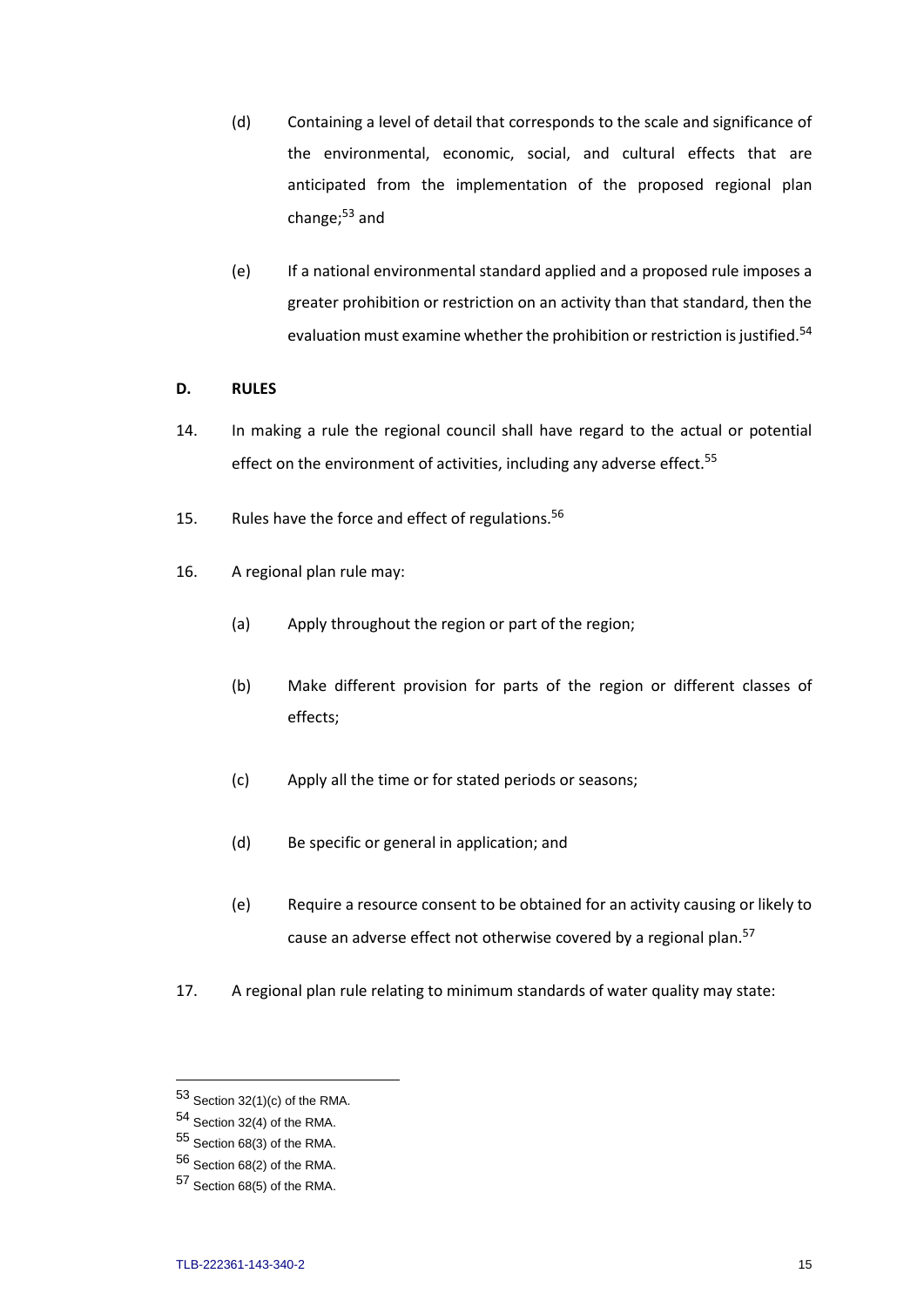- (a) Whether the rule affects the exercise of existing resource consents for activities which contravene the rule; and
- (b) That resource consent holders may comply with the requirements of the rule in stages or over specified periods.<sup>58</sup>

 $58$  Section 68(7) of the RMA.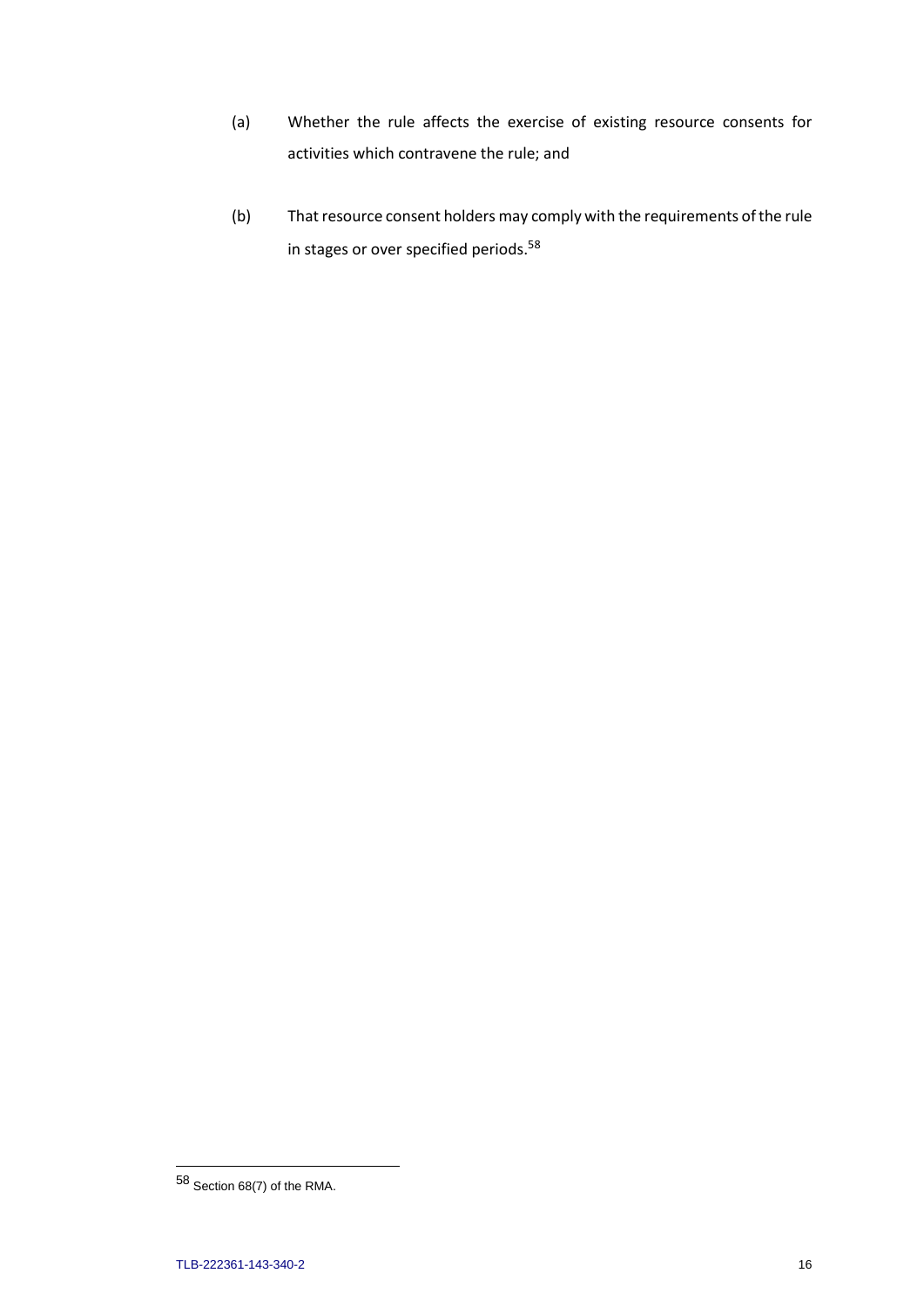#### **APPENDIX 2**

- **32 Requirements for preparing and publishing evaluation reports**
- (1) An evaluation report required under this Act must—
	- (a) examine the extent to which the objectives of the proposal being evaluated are the most appropriate way to achieve the purpose of this Act; and
	- (b) examine whether the **provisions** in the proposal **are the most appropriate way to achieve the objectives** by—
		- (i) **identifying other reasonably practicable options for achieving the objectives**; and
		- (ii) **assessing the efficiency and effectiveness of the provisions in achieving the objectives**; and
		- (iii) **summarising** the reasons for deciding on the provisions; and
	- (c) contain a level of detail that corresponds to the scale and significance of the environmental, economic, social, and cultural effects that are anticipated from the implementation of the proposal.
- (2) An **assessment under subsection (1)(b)(ii) must**
	- (a) **identify and assess the benefits and costs of** the environmental, **economic**, social, and cultural **effects that are anticipated from the implementation of the provisions**, including the opportunities for—
		- (i) eco**n**omic growth that are anticipated to be provided or reduced; and
		- (ii) employment that are anticipated to be provided or reduced; and
	- (b) if practicable, quantify the benefits and costs referred to in paragraph (a); and
	- (c) assess the risk of acting or not acting if there is uncertain or insufficient information about the subject matter of the provisions.
- (3) If the proposal (an amending proposal) will amend a standard, statement, regulation, plan, or change that is already proposed or that already exists (an existing proposal), the examination under subsection (1)(b) must relate to—
	- (a) the provisions and objectives of the amending proposal; and